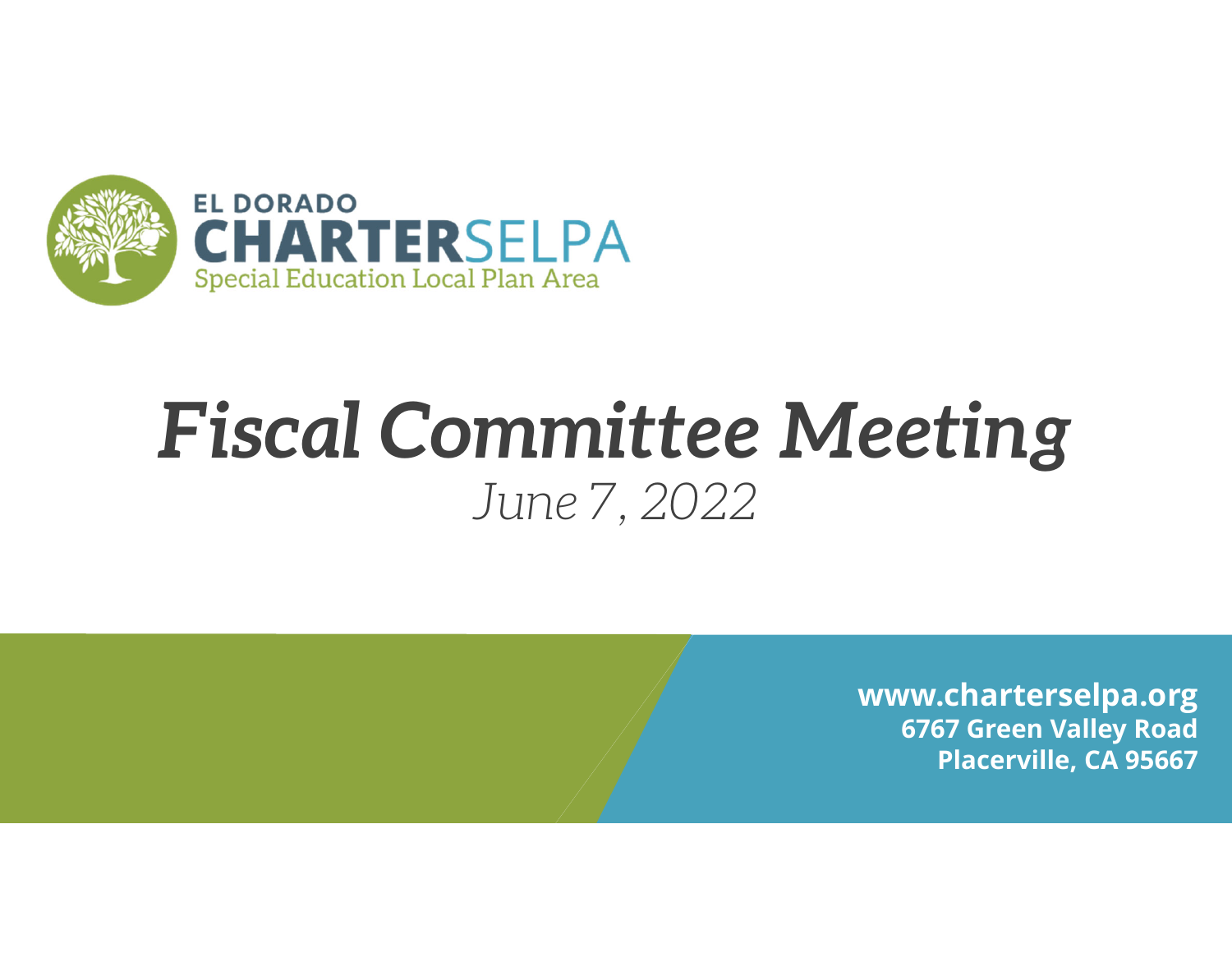

#### Business Meetings and Professional Learning Opportunities

The Business Services Team offers both in-person and online meetings and worksho technical information on special education funding and content to help build effectiv business teams.



Slide deck available on website **– Spring 22 Fiscal Committee Slides**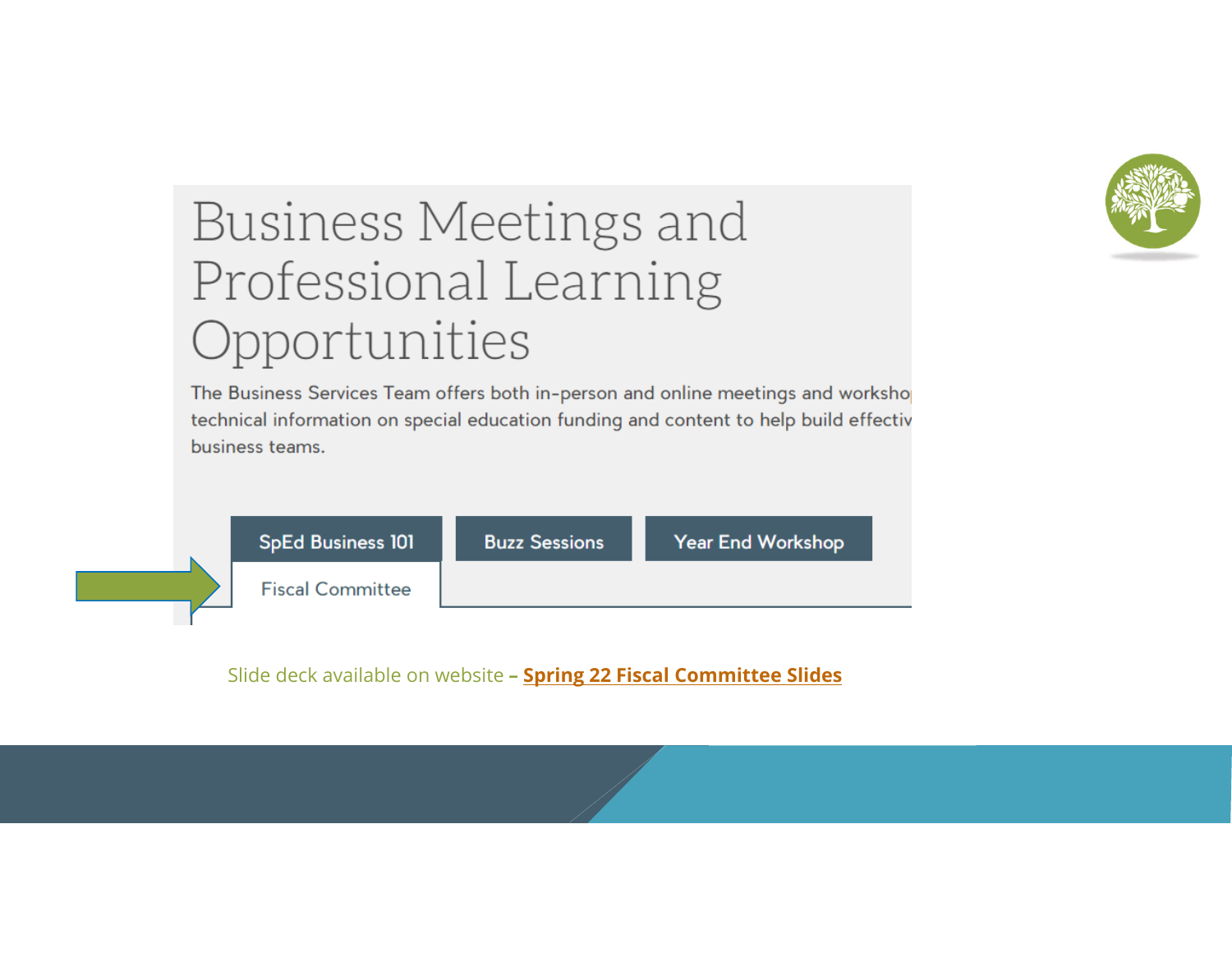### **Today's Agenda**

### **May 26th CEO Council Meeting**

- 1. Funding/Fiscal Update
- 2. Mental Health Funding (ERMHS)
- 3. CEO Council Actions
- 4. General Updates

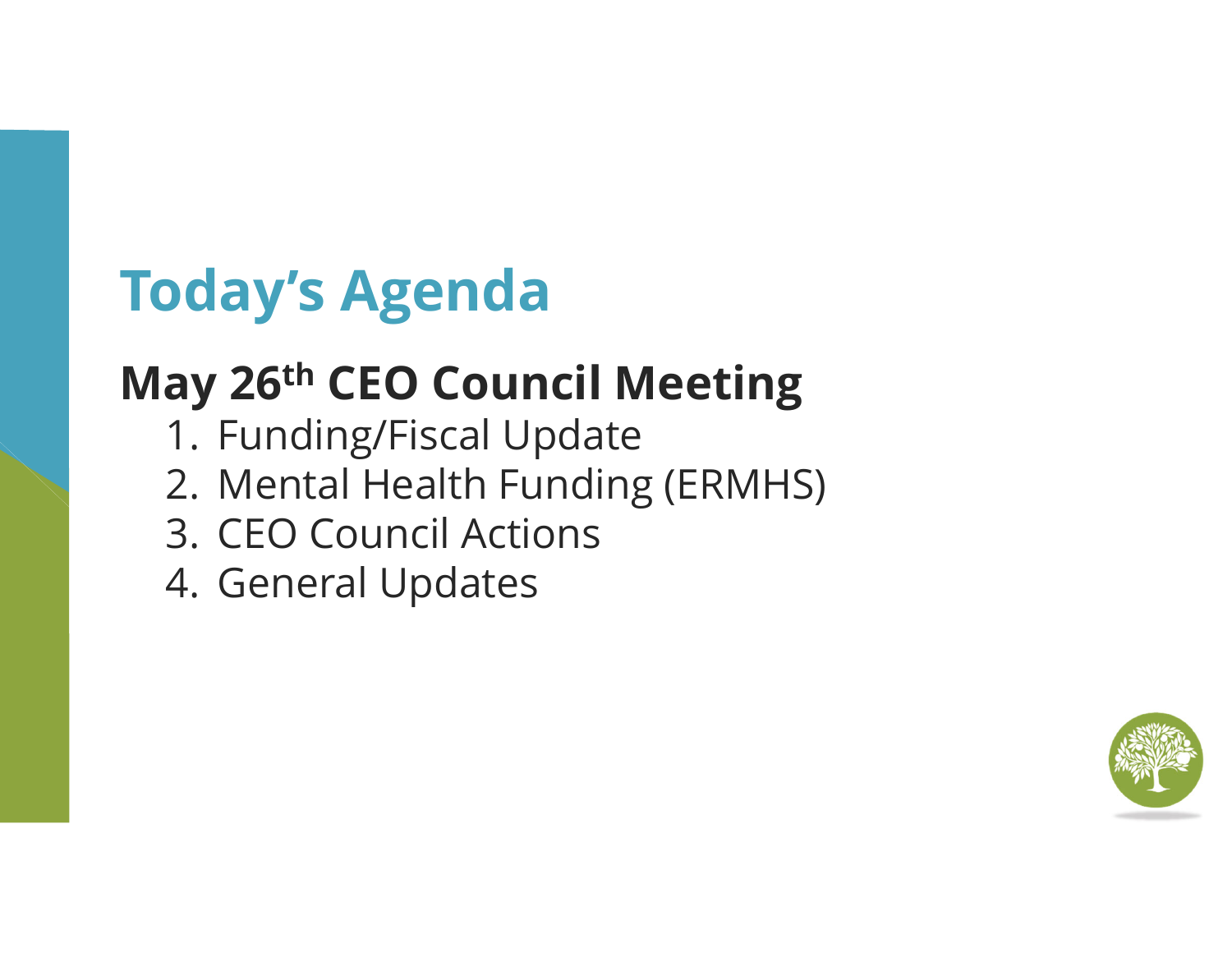# *Funding/Fiscal Update*

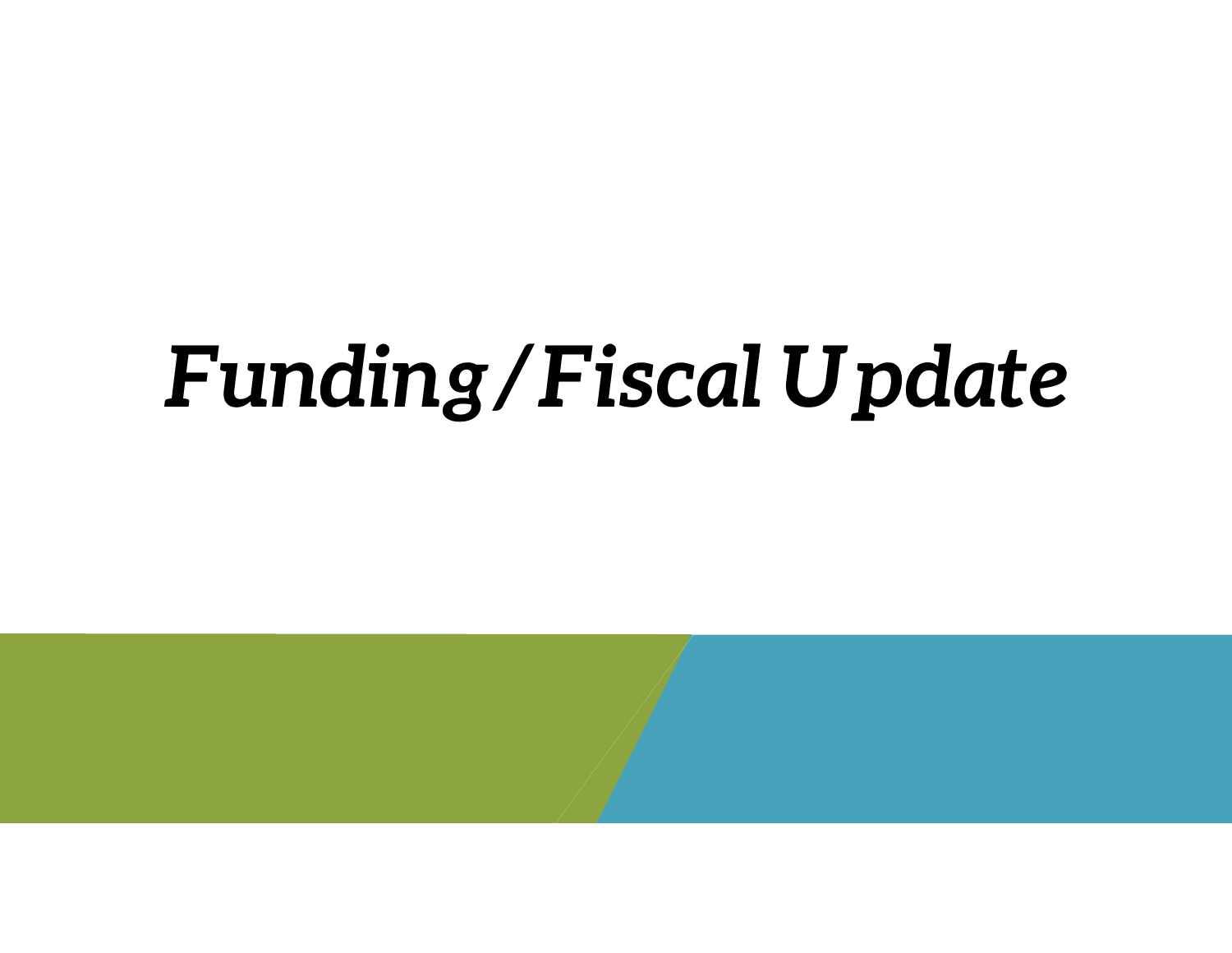#### *Funding Rate Recap*



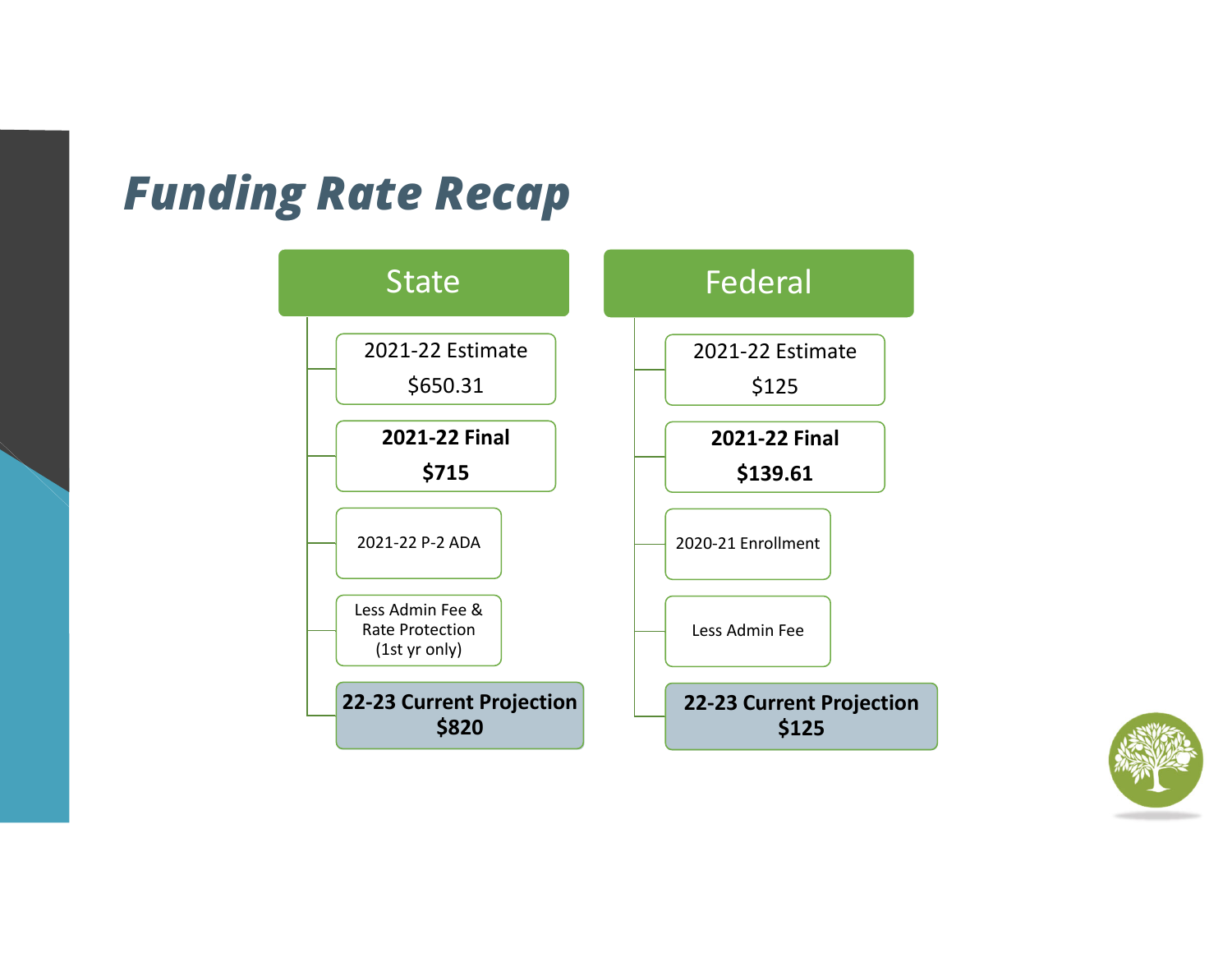#### *Funding Rate Recap – One Time Funding*

| <b>State</b>               | <b>State</b>               | Federal                   |  |  |
|----------------------------|----------------------------|---------------------------|--|--|
| <b>Learning Recovery</b>   | <b>Dispute Prevention</b>  | American Rescue Plan      |  |  |
| RS 6537                    | <b>RS 6536</b>             | <b>RS 3305</b>            |  |  |
| \$641.39                   | \$149.56                   | \$39.61                   |  |  |
| Funded on greater of 19-20 | Funded on greater of 19-20 | <b>Funded on 2020-21</b>  |  |  |
| or 20-21 Pupil Count       | or 20-21 Pupil Count       | Enrollment                |  |  |
| 2 year spending window     | 2 year spending window     | 2 year spending window    |  |  |
| By request, with approved  | By request, with approved  | May decline, similarly to |  |  |
| LEA level plan             | SELPA level plan           | RS 3310                   |  |  |

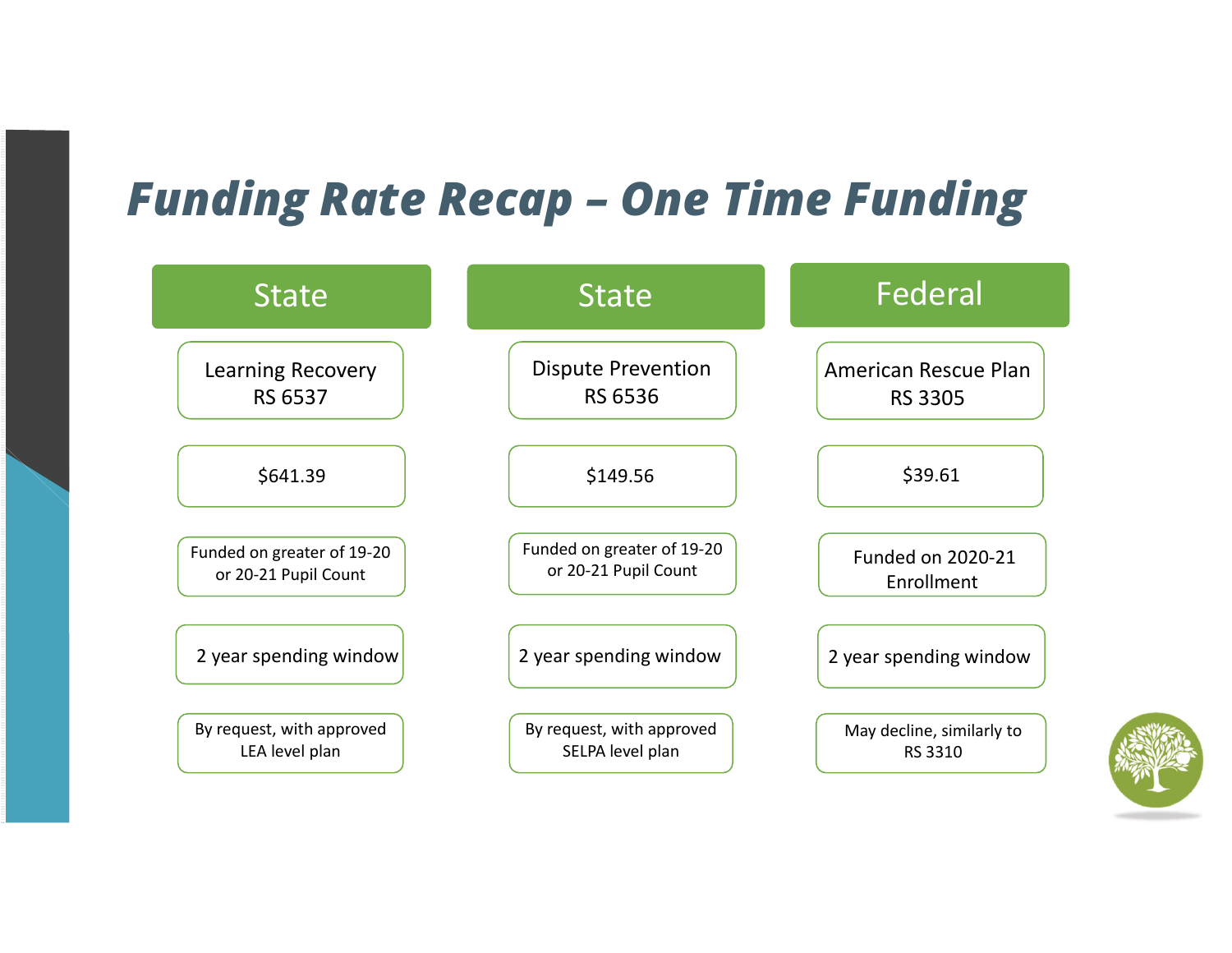#### *State Budget*

#### • **State** (January proposal)

- 5.33% COLA (\$140.6 million) <u>PLUS</u> Prop 98 general funds = \$500 million:
	- These increases would result in a base rate increase from \$715/ADA to an estimated \$820/ADA.
	- Funds will continue to flow through the AB 602 Funding Formula via SELPAs.
	- Calculate special education base funding allocations at the LEA level rather than the SELPA level.
- Allocate Educationally Related Mental Health Services funding directly to LEAs vs. SELPA
- Consolidate special education extraordinary cost pools into a single \$6 million pool.
- Two \$3 million cost pools currently exist, including one targeted for small SELPAs.
- Reimbursements are only for amounts above the cost threshold (\$84,933.06 for 2021-22) and typically cover less than 40% of the requested reimbursement.
- Incorporate a Special Education Addendum to the LCAP to:
	- link special education and general education planning; and
	- target inclusion of SpEd parents in the LCAP development process.
- Create a special education resource lead to develop comprehensive IEP best practices and establish an expert panel to create a model IEP template.
- Establish an alternate diploma and alternative coursework options for SpEd students to demonstrate completion of the state graduation requirements.

#### • **State** (May revision)

- 6.56% COLA + additional Prop 98 funding for Special Education with funded rate remaining at \$820/ADA.
- LEA's to be funded on greater of current year, prior year or second prior year
- No revision to ERMHS direct funding to LEA's
- LCAP for Special Education delayed to 2025

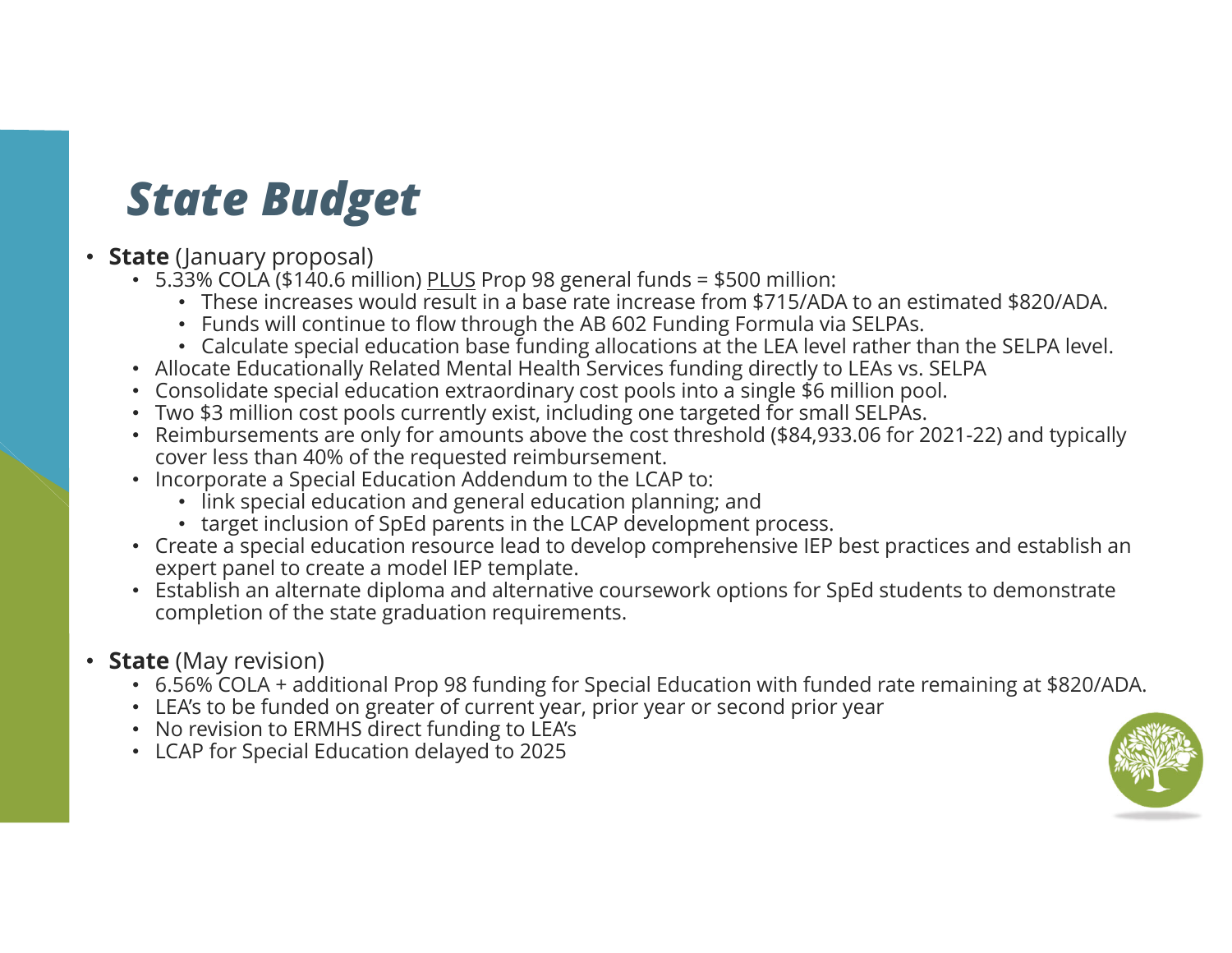## *Educationally Related Mental Health Services Funding (ERMHS)*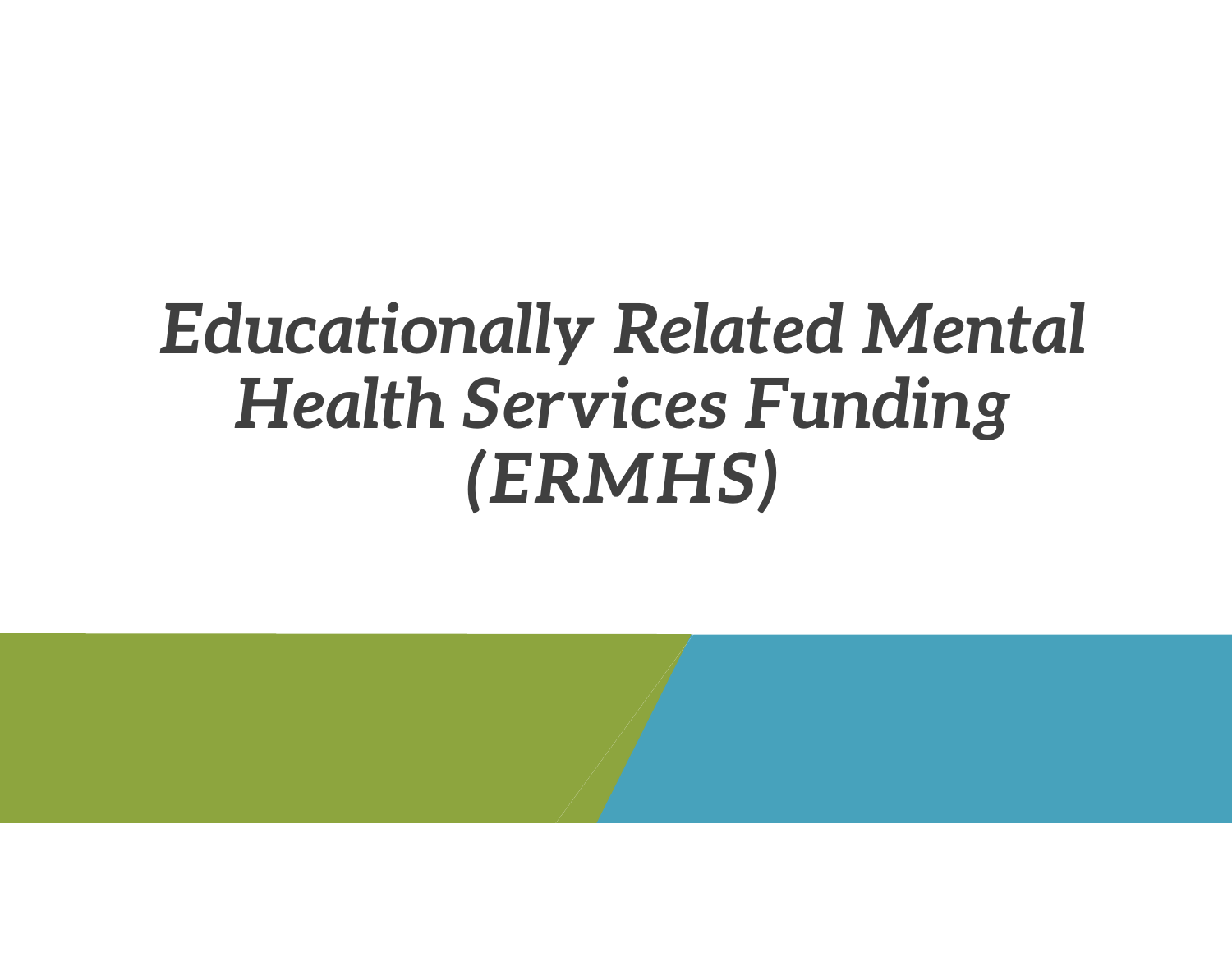

#### *Year-End ERMHS Funding Report*

|                               |    | $\overline{A}$   |    | B                |    | $\mathbf C$      | D                |    | E                                  |
|-------------------------------|----|------------------|----|------------------|----|------------------|------------------|----|------------------------------------|
| <b>Charter SELPA ERMHS</b>    |    | 2017-18<br>Final |    | 2018-19<br>Final |    | 2019-20<br>Final | 2020-21<br>Final |    | 2021-22<br>Projected<br>(May 2022) |
| 1 State                       |    | 10,460,970       |    | 13,194,599       |    | 13,807,578       | 13,633,843       |    | 14,186,023                         |
| 2 Federal                     |    | 1,653,927        |    | 1,975,593        |    | 2,432,778        | 2,469,723        |    | 2,469,723                          |
| 3 Prior Year Adjustments      |    |                  |    |                  |    | 136,413          | 374,545          |    |                                    |
| 4 Total Revenue               | Ś  | 12,114,897       | Ś  | 15,170,192       | Ś  | 16,376,769       | \$16,478,111     | Ś  | 16,655,746                         |
| 5 Level 1 (2020-21 One-Time)  |    |                  |    |                  |    |                  | 1,852,917        |    |                                    |
| 6 Level 2                     |    | 8,899,644        |    | 11,169,010       |    | 10,316,094       | 12,689,431       |    | 12,566,210                         |
| 7 Level 3 Therapeutic         |    | 424,503          |    | 706,503          |    | 597,228          | 494,506          |    | 440,294                            |
| 8 Level 3 NPS                 |    | 1,199,433        |    | 1,628,401        |    | 1,475,492        | 1,096,403        |    | 2,330,000                          |
| 9 Level 3 Residential         |    | 1,500,758        |    | 1,724,781        |    | 1,683,053        | 1,671,052        |    | 1,810,000                          |
| 10 SELPA ERMHS Administration |    | 360,730          |    | 456,861          |    | 422,591          | 585,900          |    | 501,000                            |
| 11 Total Expenditures         | \$ | 12,385,068       | ٢ś | 15,685,556       | Ś  | 14,494,458       | \$18,390,209     | Ś  | 17,647,504                         |
| 12 Revenue less Expenditures  | \$ | (270, 171)       | Ŝ  | (515, 364)       | Ś  | 1,882,311        | \$(1,912,098)    | Ś. | (991, 758)                         |
| 13 Beginning Balance          | \$ | 2,777,322        | \$ | 2,507,151        | \$ | 1,991,787        | \$3,874,098      | \$ | 1,962,000                          |
| 14 Ending Balance             | Ś  | 2,507,151        | Ś  | 1,991,787        | Ś  | 3,874,098        | 1,962,000<br>Ŝ.  | Ś. | 970,242                            |
| 15 Reserve (% of Revenue)     |    | 20.7%            |    | 13.1%            |    | 23.7%            | 11.9%            |    | 5.8%                               |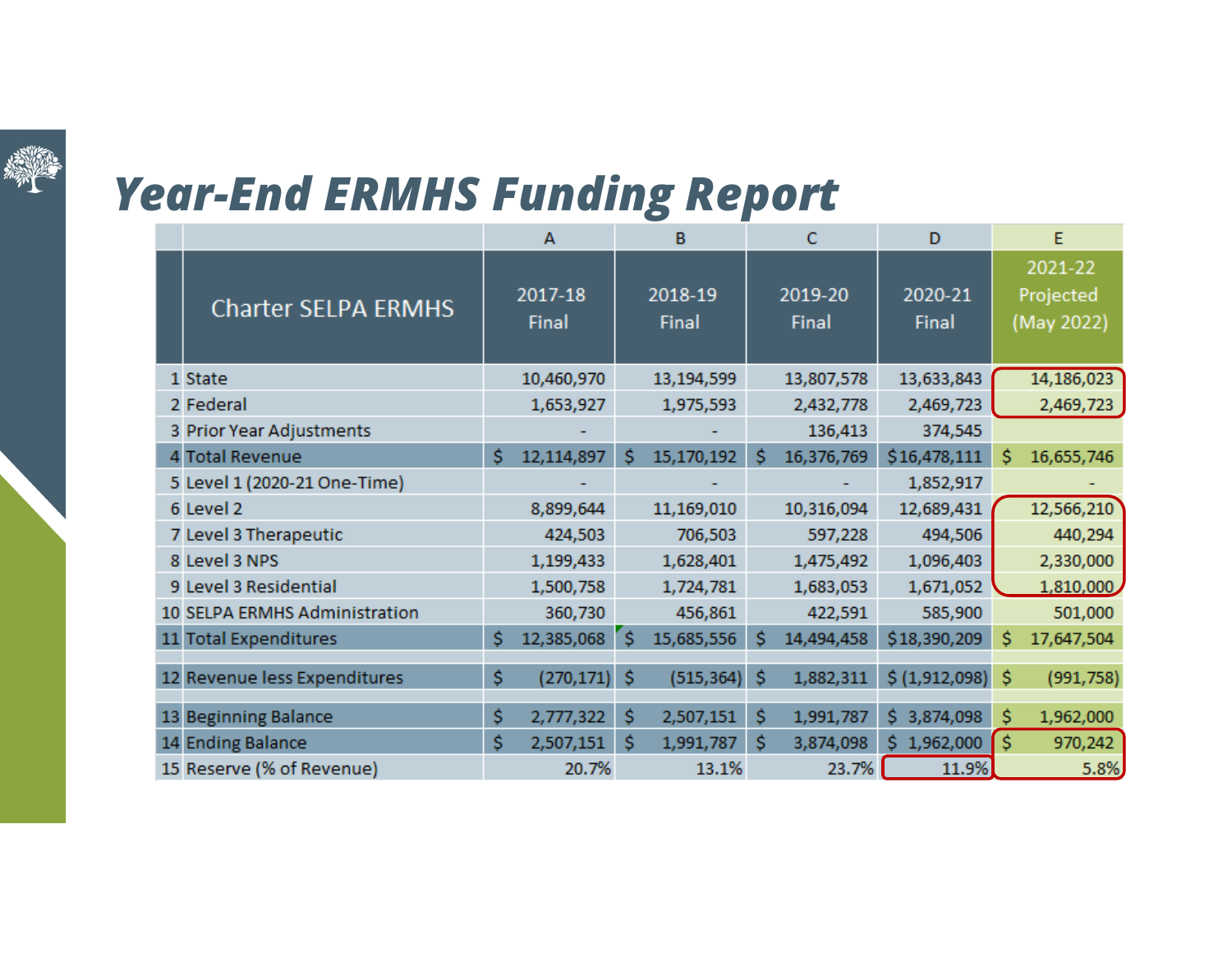

#### *Final 2021-22 ERMHS Funding Levels*

| <b>Level 2</b>                                                  | Level 3<br>Site-Based                             | <b>Level 3</b><br><b>NPS</b>                  | Level 3<br><b>NPS-Residential</b>                                |  |  |  |
|-----------------------------------------------------------------|---------------------------------------------------|-----------------------------------------------|------------------------------------------------------------------|--|--|--|
| <b>IEP-based ERMHS</b><br><b>Services</b>                       | Structured<br>Therapeutic<br><b>ERMHS Program</b> | <b>ERMHS</b><br>component of<br>NPS placement | Room & Board are<br>required to receive<br><b>ERMHS Services</b> |  |  |  |
| Any Disability<br><b>Designation Eligible</b>                   | ED                                                | ED                                            | ED                                                               |  |  |  |
| 80% of lesser of:<br>a) \$3000 per service<br>b) Budget Request | 80% of ERMHS<br><b>Allowed Cost</b>               | 90% of ERMHS<br><b>Allowed Cost</b>           | 100% of<br><b>Room &amp; Board Costs</b>                         |  |  |  |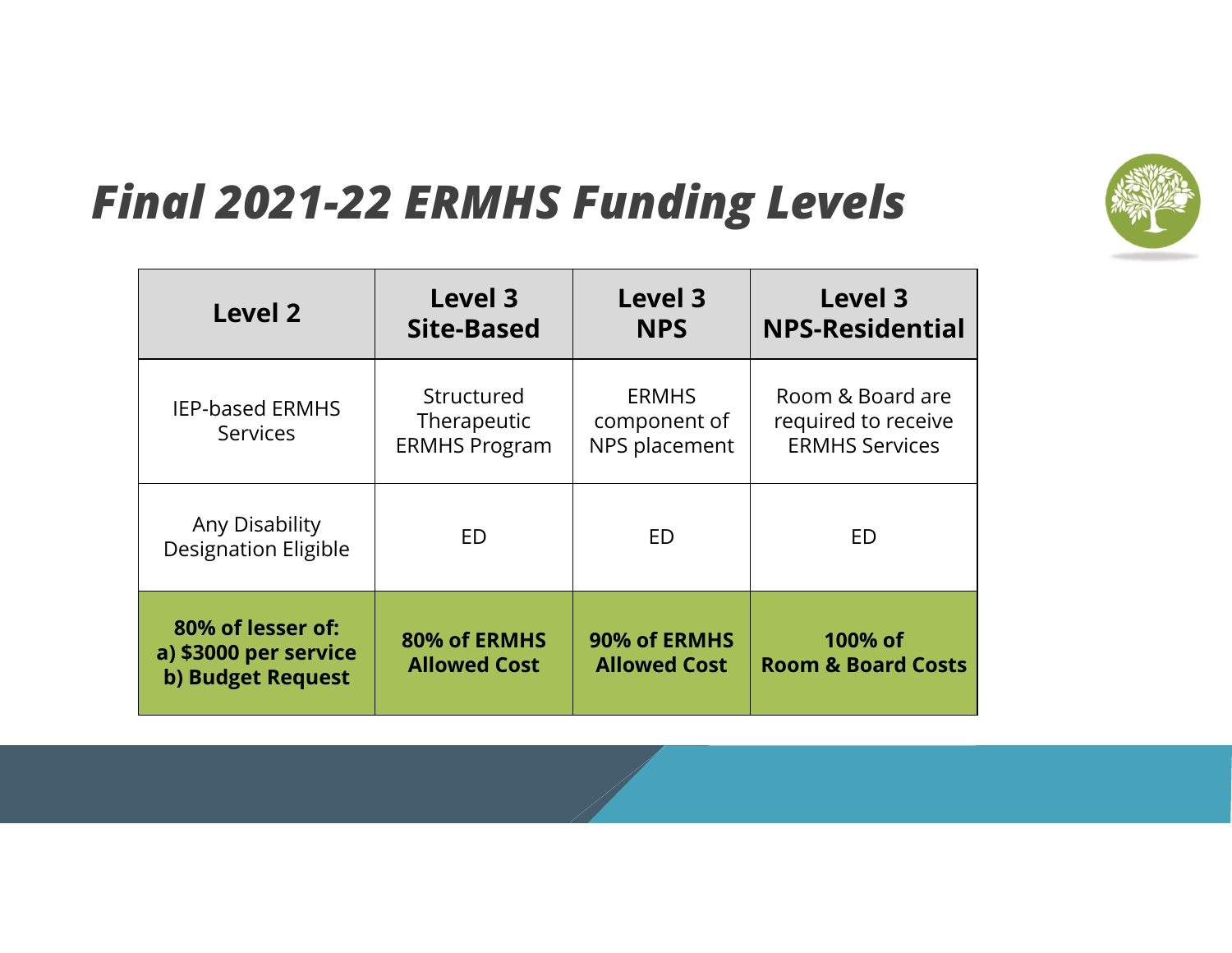## *CEO Council Actions*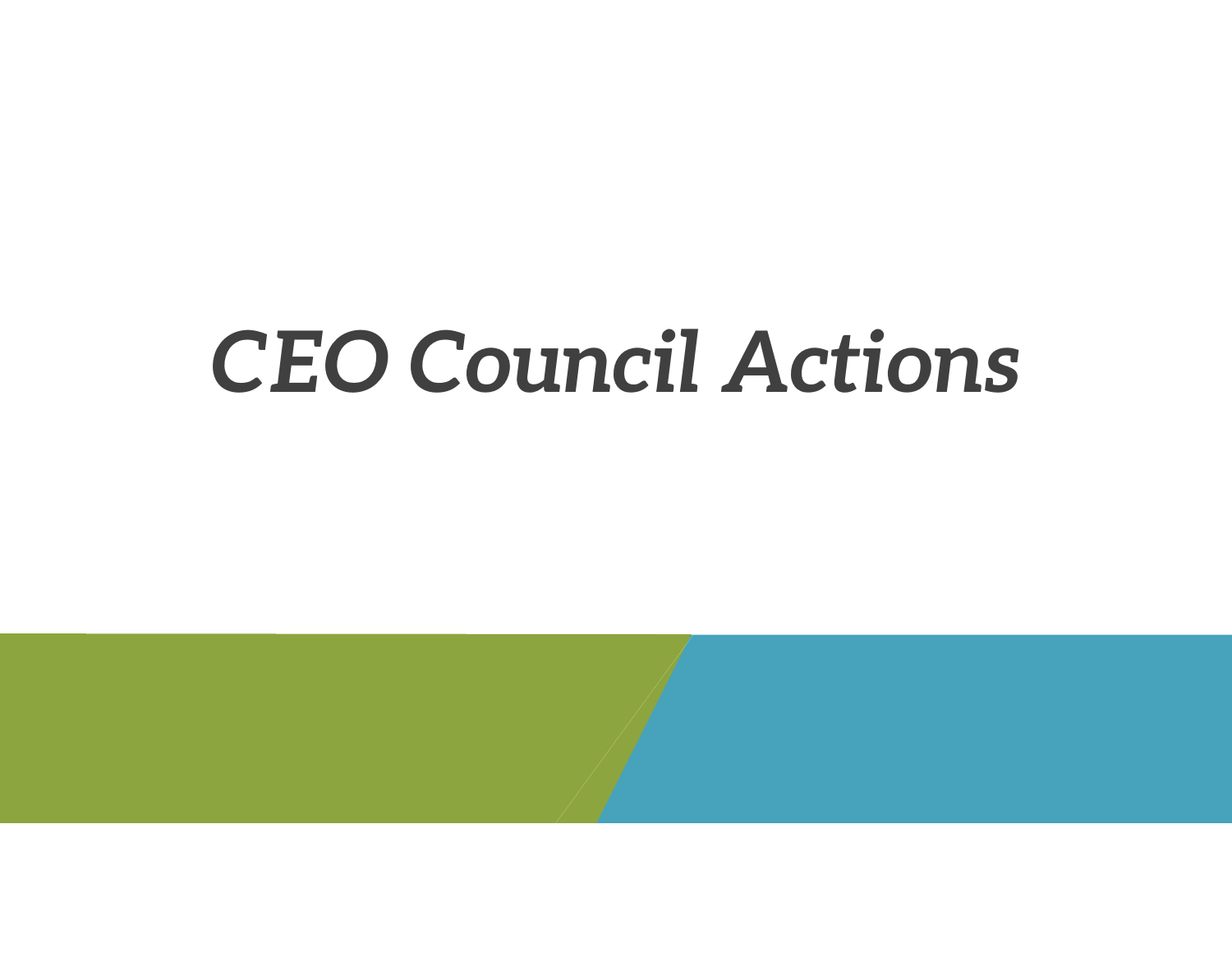### *2022-23 Local Plan Sections D & E*

#### **Annual Filing of Budget and Service Plan**

- Budget prepared utilizing prior year expenditure trends and projections for 2022-23 based on growth.
- Service plan developed using CALPADS student data for the SELPA and projections for 2022-23.
- Plan can be accessed at https://charterselpa.org/governance/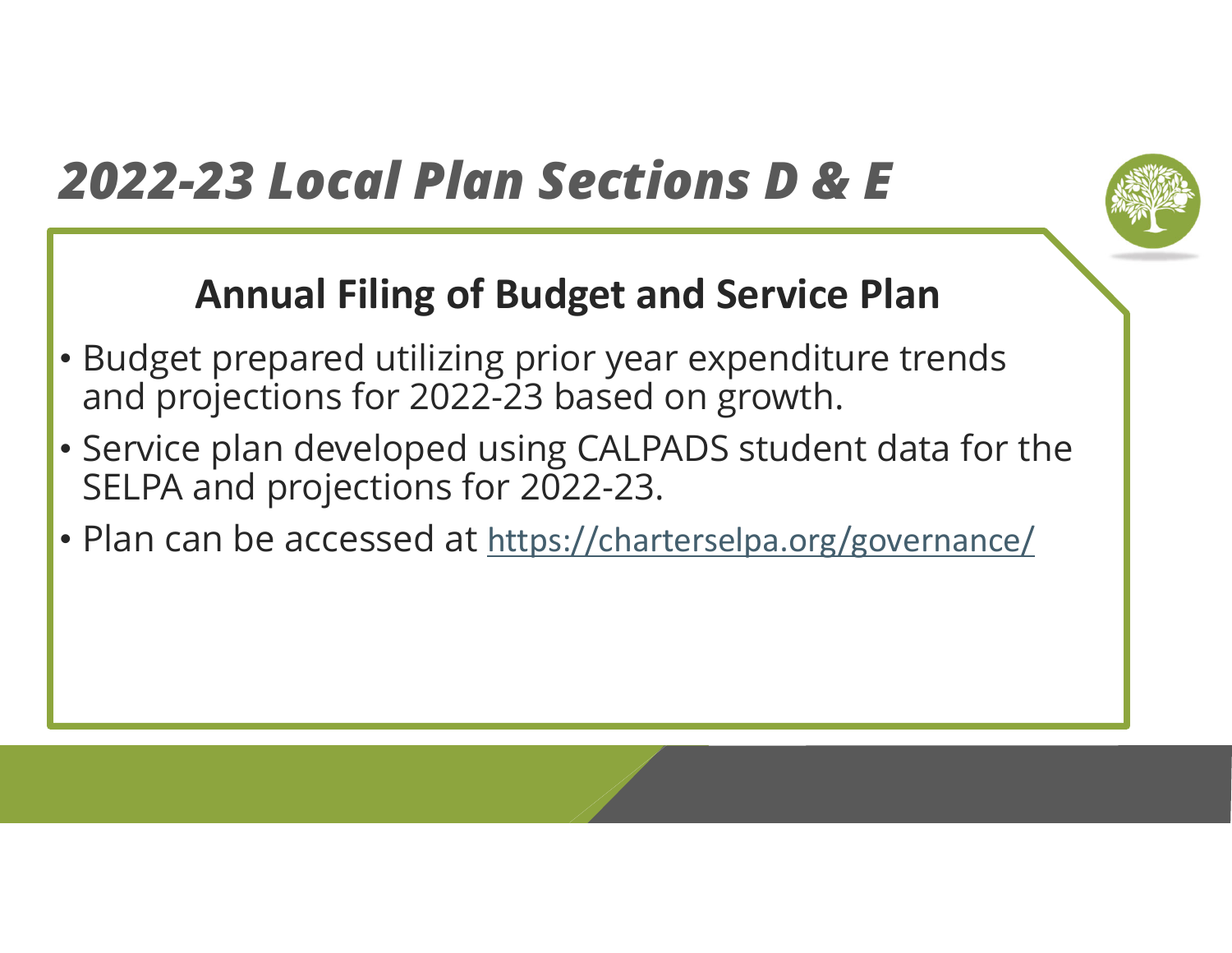#### *ERMHS Direct Funding*



#### **Potential Shift of Funding Directly to LEA's**

- Current trailer bill language moves state and federal ERMHS funding directly to LEA's, pending final budget
- If approved, consider mechanism for funding CPI trainings and NPS/RTC placements
- If not approved, proceed with a per ADA funding model, with funds held back for CPI and NPS/RTC placements.
- Further recommendations to follow in October.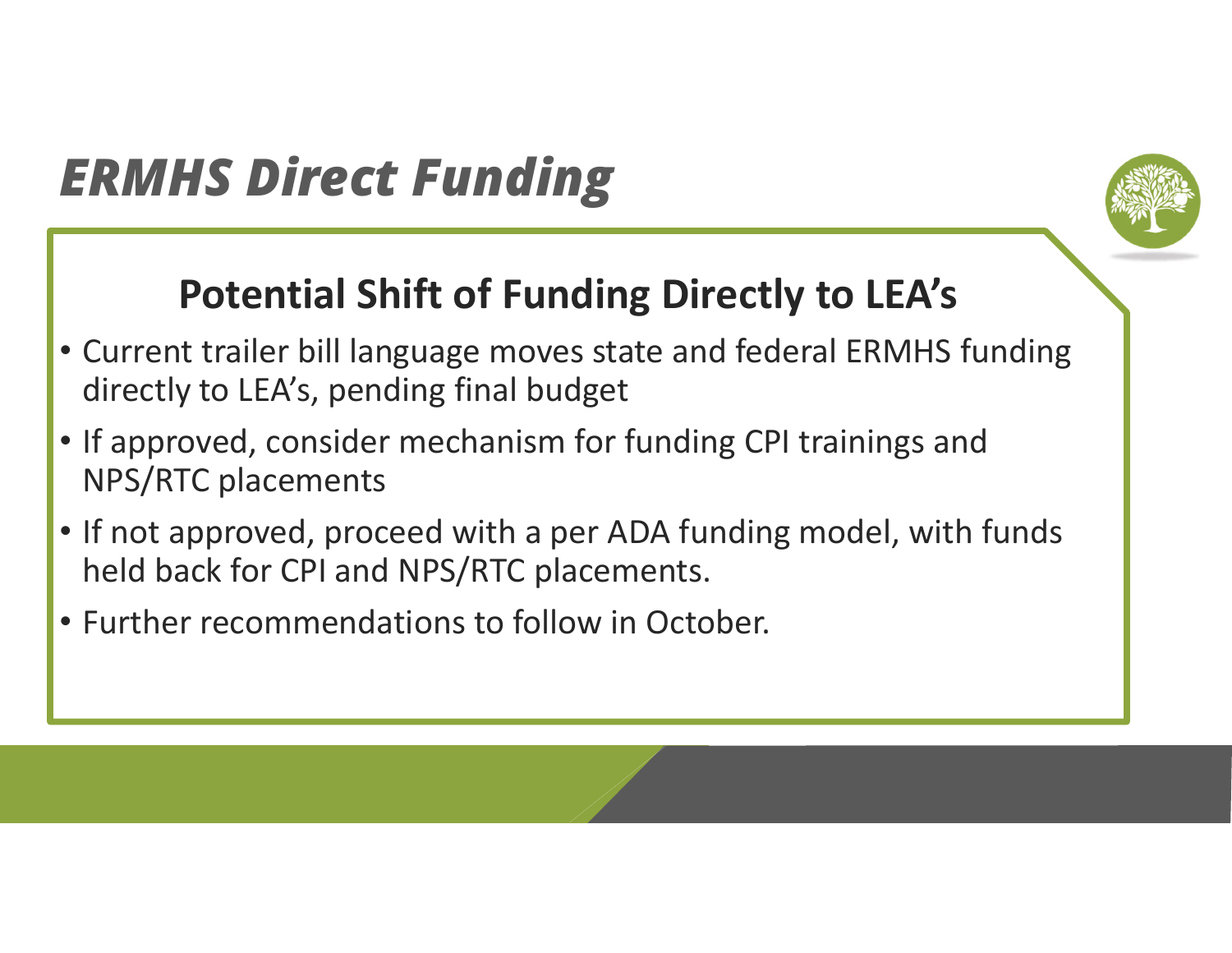#### *A3 Education Recovery*



#### **Use and Allocation of Recovered Funds from A3 Education**

- Suspend \$2/ADA additional Rate Protection Pool contribution from existing charters
- Hold \$6.2M in Rate Protection Pool
- Further recommendations to follow in October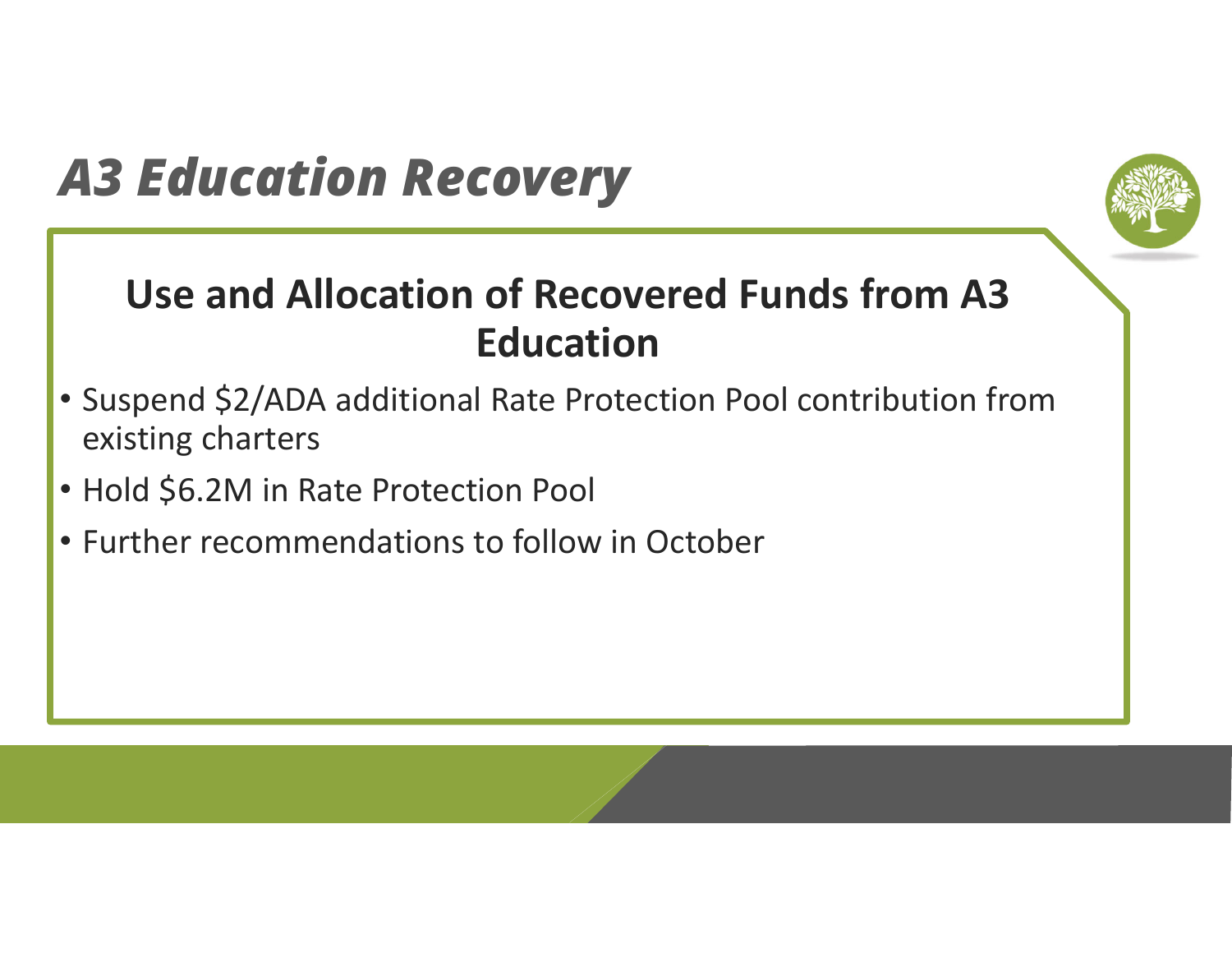## *General Updates*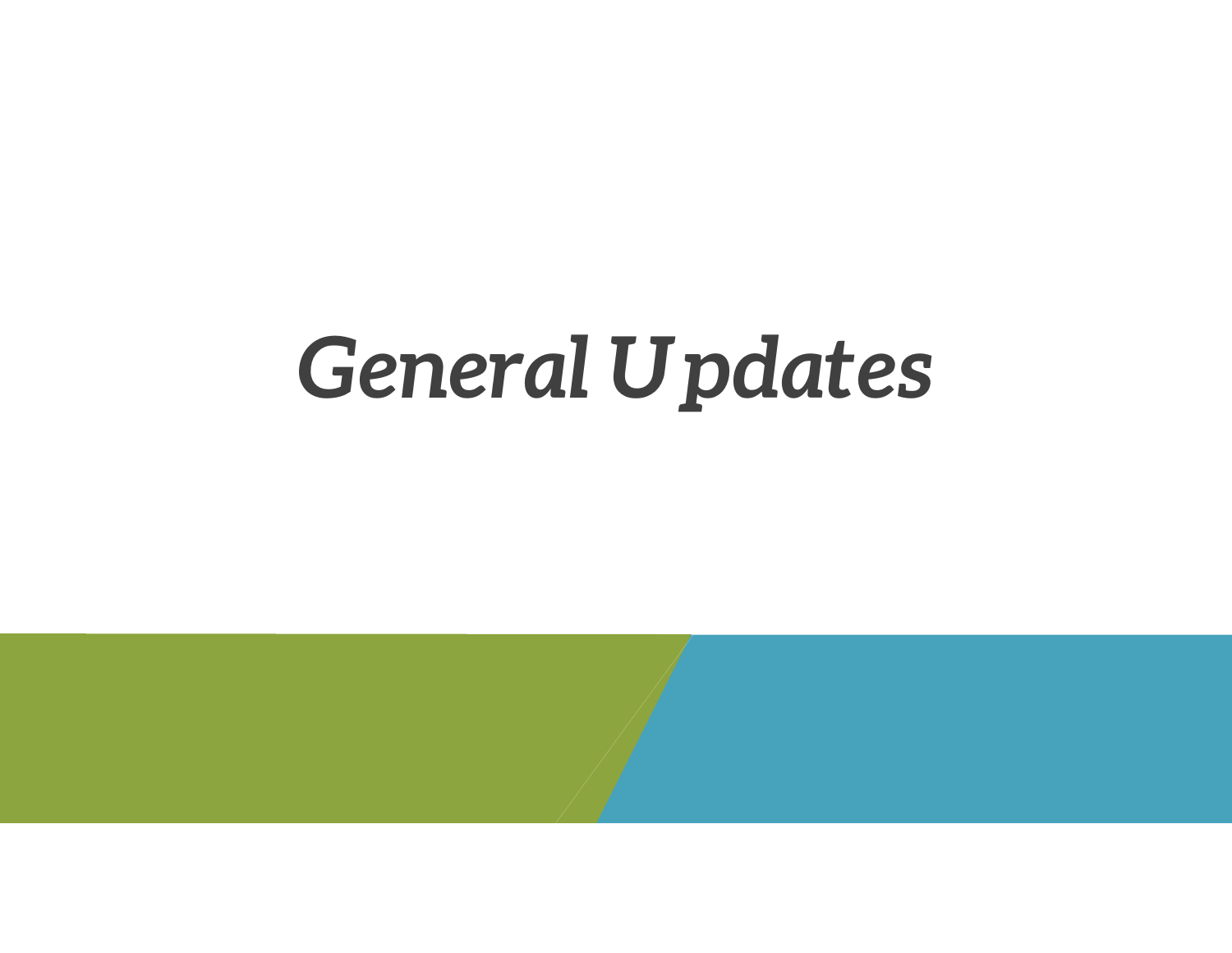### *SEIS E-Signature Feature*

SEIS‐Sign introduced as <sup>a</sup> free service during Pandemic

SEIS initially determined <sup>a</sup> \$1/student fee for service, in addition to contract

Original proposal for opt‐in feature for LEA's wanting this feature

SEIS‐Sign has been rolled into license fee for the next 3 years

Fiscal Committee Meeting Survey

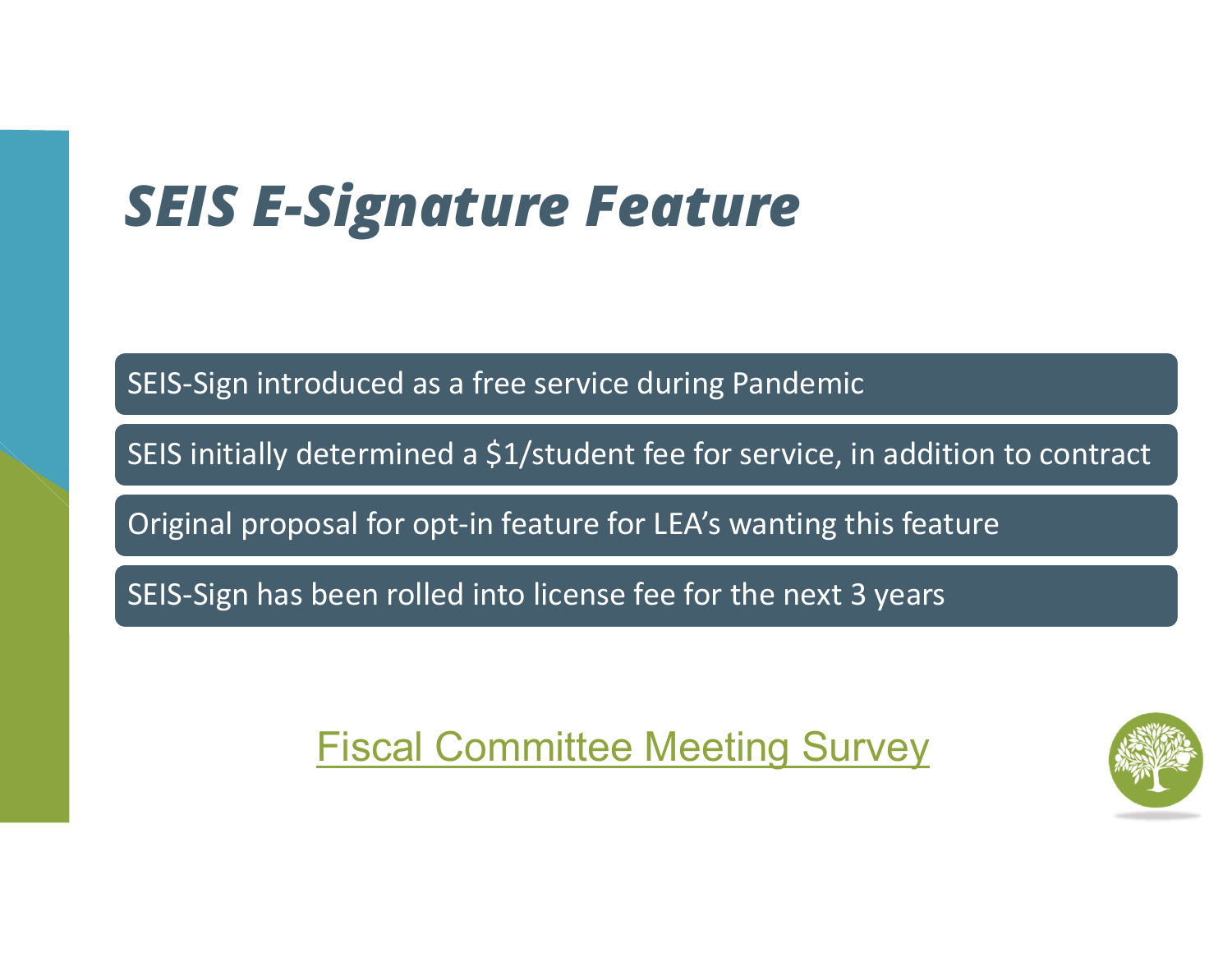### *Low Incidence*

- Low Incidence funding increased from \$466/PY Dec Pupil Count in 19-20 to \$3050/PY Dec Pupil Count in 20-21.
- The increase has led to excess funds in our Low Incidence pool even with all reimbursements paid at 100% of request.
- The SELPA is looking into how the use of funds may be expanded going forward.

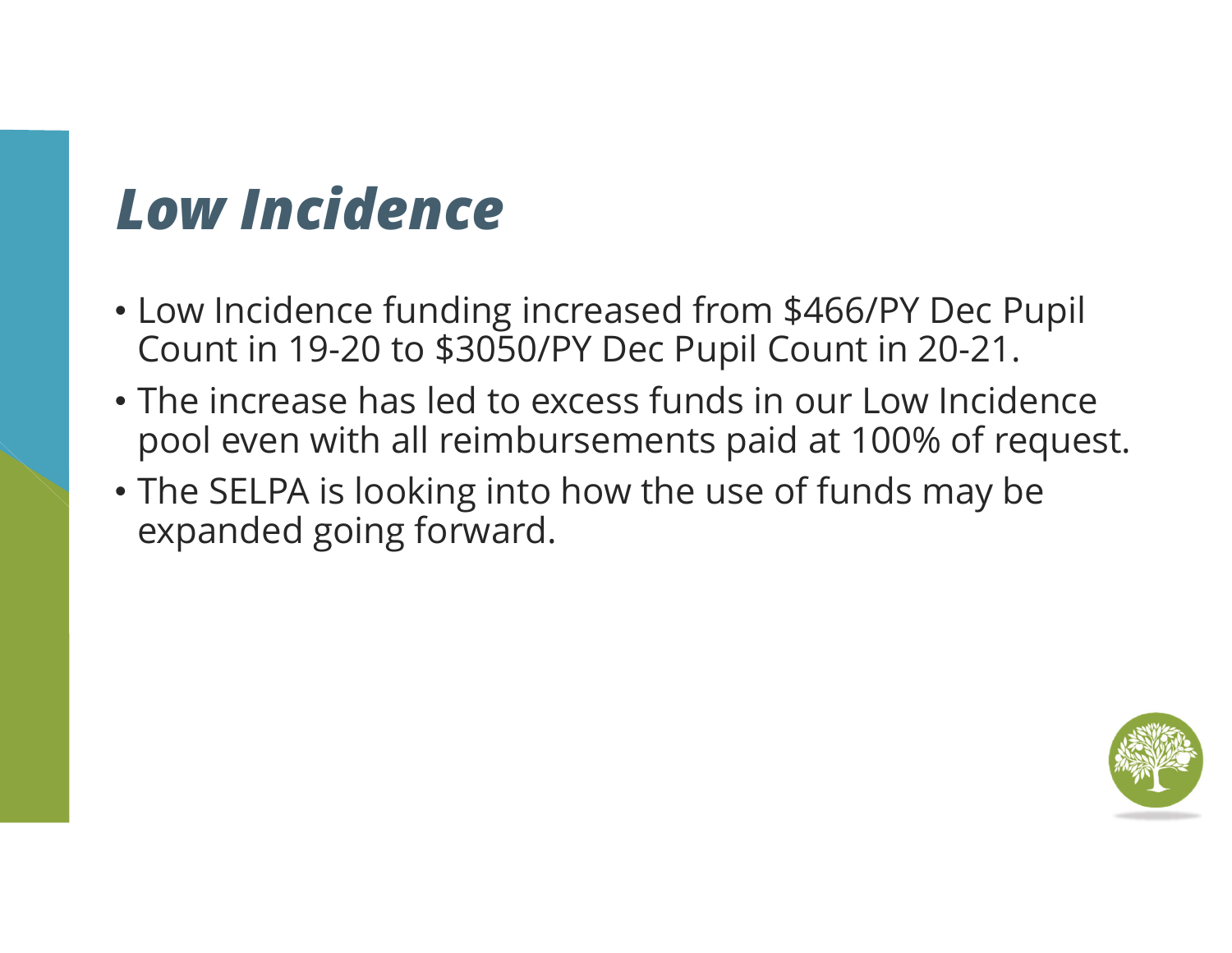### *Mark your Calendars*

#### **Next CEO Meeting / Fiscal Committee Meeting**

• October 13/October 27, 2022

#### **SpEd Business 101 Workshops**

• July 14/August 9, 2022 (2 offerings, 10:00 AM-2:30 PM)

#### **Open Office Hours**

•July 11/August 16/August 30, 2022 (7:30 AM-5:00 PM)

#### **Important Dates**

- July 15, 2022 Final Expenditure Reports Due (Federal, ERMHS, Low Incidence, Learning Recovery, Dispute Prevention)
- August 4, 2022 Final Revenues and Accruals Posted to website
- • September 2, 2022 – Year End Reports Due (MOE Actual, MOE Budget, Excess Cost, Subsequent Year Tracking)

#### **CHARTERSELPA**

2022-23 Fiscal Calendar DRAFT

| <b>Month</b>             | <b>Partner Reports Due to SELPA</b>                                                                                                                                                              | <b>SELPA Reports Due to Partners</b>                                                                                                                                                                           |  |  |  |
|--------------------------|--------------------------------------------------------------------------------------------------------------------------------------------------------------------------------------------------|----------------------------------------------------------------------------------------------------------------------------------------------------------------------------------------------------------------|--|--|--|
| <b>July</b><br>2022      | 7/15 - Final 2021-22 Expenditure Reports<br>(Federal, ERMHS, Low Incidence)                                                                                                                      | 7/8 - Final 2021-22 Funding Updates Posted<br>Checks Issued (21-22 Jun State)<br>7/14 - SpEd Business 101<br>7/29 - Checks Issued (22-23 Jul State)                                                            |  |  |  |
| <b>August</b><br>2022    | You're off the hook this month, no items are<br>laub                                                                                                                                             | 8/4 - Final Revenues and Accruals Posted<br>8/9 - SpEd Business 101<br>8/31 - Checks Issued (21-22 Final ERMHS, 22-23 Aug.<br>State)                                                                           |  |  |  |
| <b>September</b><br>2022 | 9/2 - Year-End Reports (MOE Actual, MOE<br>Budget, Excess Cost, Subsequent Year<br>Tracking)                                                                                                     | 9/12 - SEIS MH Service Count Preliminary #1 Email<br>9/15 - ERMHS Determination<br>9/30 - Checks Issued (21-22 Federal, 22-23 Sept<br>State)                                                                   |  |  |  |
| <b>October</b><br>2022   | 10/3 - ERMHS Level 3 NPS/RTC Budget<br><b>Request (continuing placements)</b><br>10/7 - Cash Advance Application<br>10/18 - Lvl 3 NPS/RTC Expenditure Report<br>10/21 - ADA/Enrollment Report #1 | 10/10 - SEIS MH Service Count Preliminary #2 Email<br>10/13 - CEO Council Meeting - Sacramento<br>10/27 - Fiscal Committee Meeting (online)<br>10/31 - Checks Issued (22-23 Oct State, Level 3<br><b>ERMHS</b> |  |  |  |
| <b>November</b><br>2022  | 11/1 - Level 2 Annual Mental Health Plan<br><b>ERMHS Level 3 Site Based Budget</b>                                                                                                               | 11/10 - SEIS MH Service Count Preliminary #3 Email<br>11/18 - Local Contribution Posted<br>Checks Issued (22-23 Nov State)                                                                                     |  |  |  |
| <b>December</b><br>2022  | 12/16 - Prior Year Audits                                                                                                                                                                        | 12/1 - SEIS MH Service Count (Final)<br>12/16 - Checks Issued (22-23 Dec State)                                                                                                                                |  |  |  |
| January<br>2023          | 1/18 - Expenditure Reports (Mid-Year/Fed<br>#1, Lvl 3 NPS/RTC, Learning Recovery,<br><b>Dispute Prevention)</b><br>1/23 - ERMHS Level 2 Budget Request<br><b>ADA/Enrollment Report #2</b>        | $1/27 - Symposition$<br>1/31 - Checks Issued (22-23 Jan State, Level 3<br>ERMHS)                                                                                                                               |  |  |  |
| February<br>2023         | You're off the hook this month, no items are<br>due!                                                                                                                                             | 2/28 - ERMHS Determination<br>** P-1 Certification delays Feb State Checks to Mar 5                                                                                                                            |  |  |  |
| <b>March</b><br>2023     | 3/24 - MOE Pre-Test                                                                                                                                                                              | 3/4 - Checks Issued (22-23 Feb State, Level 2<br><b>ERMHS</b><br><b>MOE Pre-Test Template Available</b><br>3/31 - Checks Issued (22-23 Mar State)                                                              |  |  |  |
| <b>April</b><br>2023     | 4/18 - ADA/Enrollment Report #3<br>Expenditure Reports (Fed #2, Lvl 3<br>NPS/RTC, Learning Recovery, Dispute<br>Prevention)<br>4/21 - ADA/Enrollment Report #3                                   | 4/27 - Year-End Fiscal Workshop (online)<br>4/28 - Checks Issued (22-23 Apr State, Level 3<br><b>ERMHS</b> )                                                                                                   |  |  |  |
| May<br>2023              | 5/1 - Low Incidence Reimbursement<br><b>Request</b>                                                                                                                                              | 5/1 - Final ERMHS Determination<br>5/25 - CEO Council Meeting - San Diego<br>5/31 - Checks Issued (22-23 May State)                                                                                            |  |  |  |
| <b>June</b><br>2023      | You're off the hook this month. No items are<br>duel                                                                                                                                             | 6/8 - Fiscal Committee Meeting (online)<br>** P-2 certification delays June State Checks to July<br>2023                                                                                                       |  |  |  |